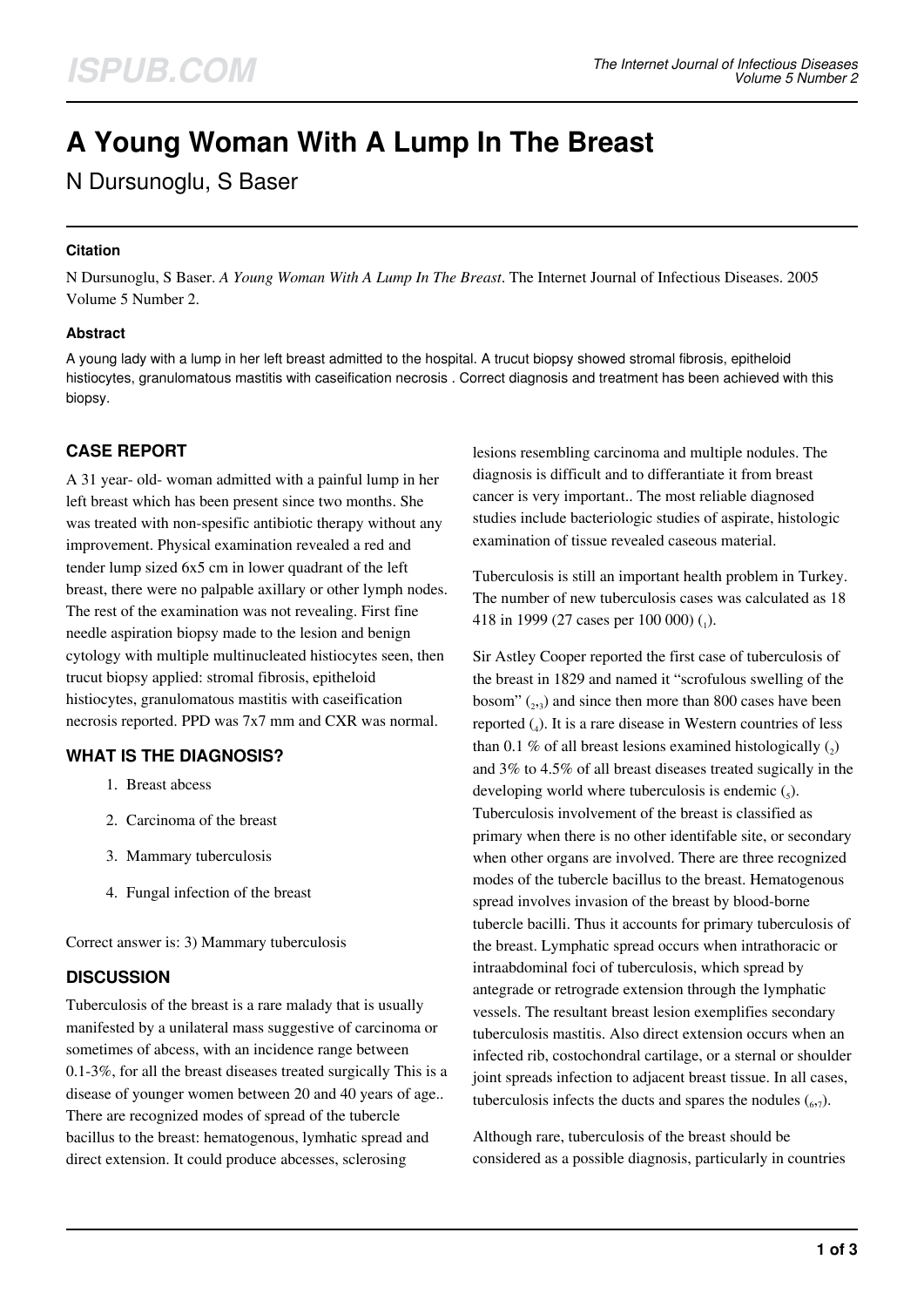where tuberculosis is endemic and it could show a resurgence with the global pandemic of AIDS.

# **CORRESPONDENCE TO**

Nese Dursunoglu, Pamukkale University Medical Faculty Department of Pulmonology and Tuberculosis Kinikli 20200 Denizli Turkey Phone: +90 2582118585 Fax: +902582134922 Email: ndursunoglu@yahoo.com

### **References**

1. Ministry of Health-Fight for Tuberculosis Association in Turkey (1999 statistics)

2. Haagensen CD. Infection of the breast. In: Diseases of the breast. 2nd ed. Philedelphia: Saunders, 1971: 335-336 3. Hale JA, PeterS GN, Cheek JH. Tuberculosis of the breast: rare but still extant. Am j. Surg 1985; 150: 620-623 4. Wapnir IL, Pallan TM, Gaudino J. Latent mammary tuberculosis: A case report. Surgery 1985; 5976-978 5. Hamit HF, Ragsdale TH. Mammary tuberculosis. J R Soc Med 1982;75:764-765

6. McKeown KC, Wilkinson KW. Tuberculous disease of the breast. Br J Surg 1952;39:420-9

7. Tabor L, Kett K, Nemeth A. Tuberculosis of the breast. Radiology 1976; 118:587-9